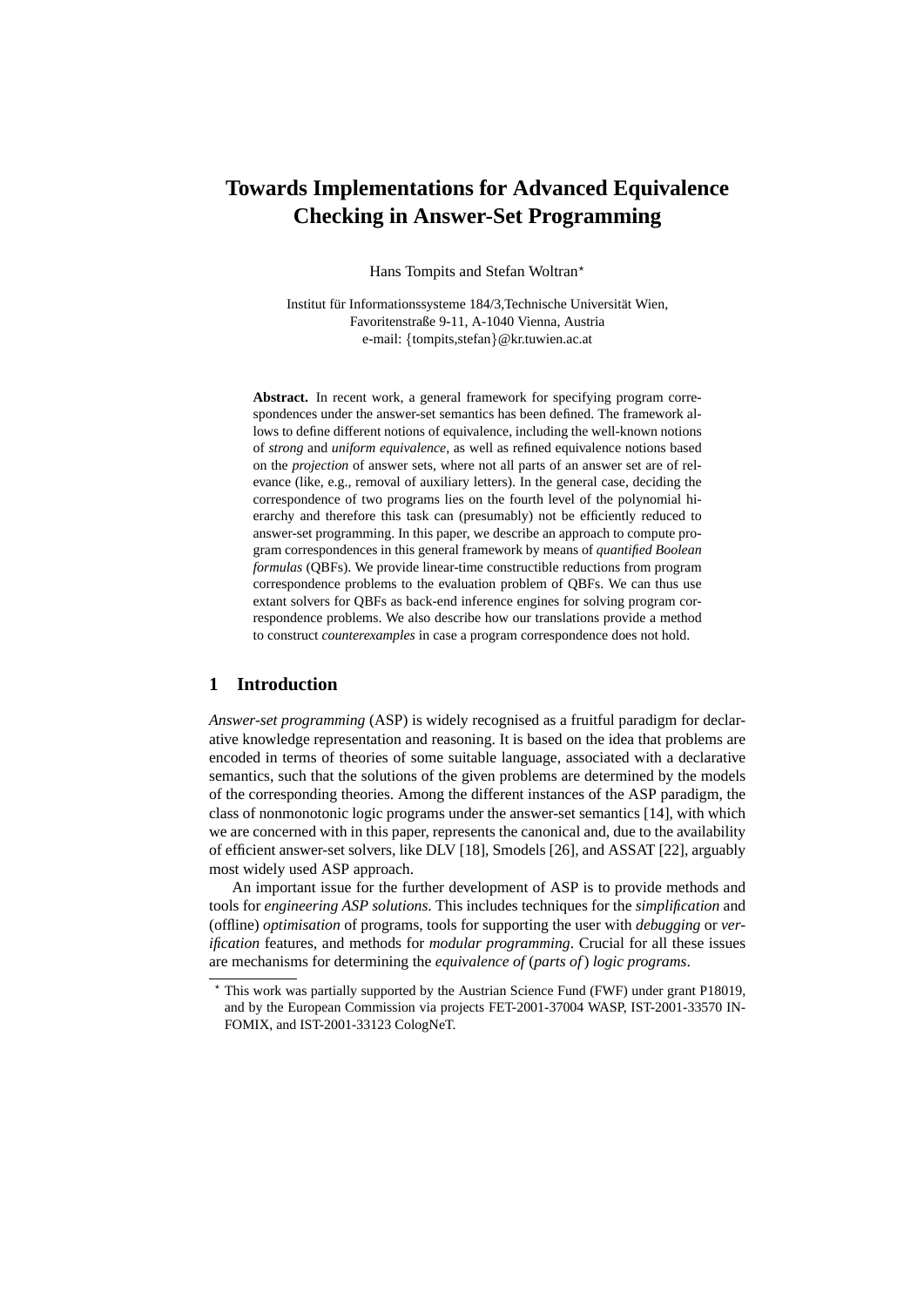In previous work [13], a general framework for specifying correspondences between logic programs under the answer-set semantics has been introduced. In this framework, the correspondence of two programs is determined in terms of a class C of *context programs* and a comparison relation  $\rho$ : Correspondence between two programs  $P$  and Q holds iff the answer sets of  $P \cup R$  and  $Q \cup R$  satisfy  $\rho$ , for any program  $R \in \mathcal{C}$ . The framework includes as special cases the well-known notions of *strong equivalence* [20], *uniform equivalence* [10], and relativised notions thereof [28], as well as the practicably important case of program comparison under *projected* answer sets. In the latter setting, not a whole answer set of a program  $P$  is of interest, but only its intersection on a subset of all letters; this includes, in particular, removal of auxiliary letters in computation.

For the case of propositional disjunctive logic programs, correspondence checking in the above framework under projected answer sets is surprisingly hard, viz.  $\Pi_4^P$ complete in general [13], i.e., lying on the fourth level of the polynomial hierarchy. Hence, this task can (presumably) not be efficiently reduced to propositional answerset programming. Such an approach (used, e.g., by Oikarinen and Janhunen [23] for ordinary equivalence) reduces equivalence checking to problems like program consistency such that equivalence holds iff the resultant program possesses no answer set. Taking the results of Eiter *et al*. [9] into account, a compact reduction as such cannot even be obtained by using non-ground programs as long as we restrict the arities of predicates to a fixed constant. This indicates that advanced equivalence tests in answerset programming cannot be straightforwardly solved using ASP-systems themselves.

In this paper, we describe an approach to compute program correspondences in the framework of Eiter *et al.* [13] by means of efficient reductions to *quantified propositional logic*. The latter is an extension of classical propositional logic characterised by the condition that its sentences, usually referred to as *quantified Boolean formulas* (QBFs), are permitted to contain quantifications over atomic formulas. More specifically, our reductions enjoy the following properties:

- 1. a solution correspondence under projected answer sets between two given logic programs holds iff the associated QBF is valid in quantified propositional logic,
- 2. the reduction is constructible in *linear time and space*, and
- 3. determining the validity of the resultant QBFs under the translations is not computationally harder than checking the original correspondence problem.

Besides the reduction of correspondence problems, we also describe how our translations provide a method to construct *counterexamples* in case a program correspondence does not hold.

The rationale to consider a reduction approach to QBFs is twofold: On the one hand, complexity results about quantified propositional logic imply that decision problems from the polynomial hierarchy can be efficiently represented in terms of QBFs, and, on the other hand, practicably efficient solvers for quantified propositional logic have been presented in recent years (like, e.g., the solvers QuBE [15], semprop [19], or others—see [17, 16]). Hence, solvers for QBFs can be used as back-end inference engines to compute the correspondence problems under consideration. We note that a similar reduction approach to QBFs has been successfully applied in diverse fields like nonmonotonic reasoning  $[6, 5, 12]$ , paraconsistent reasoning  $[3, 1, 2]$ , planning  $[25]$ , and automated deduction [7].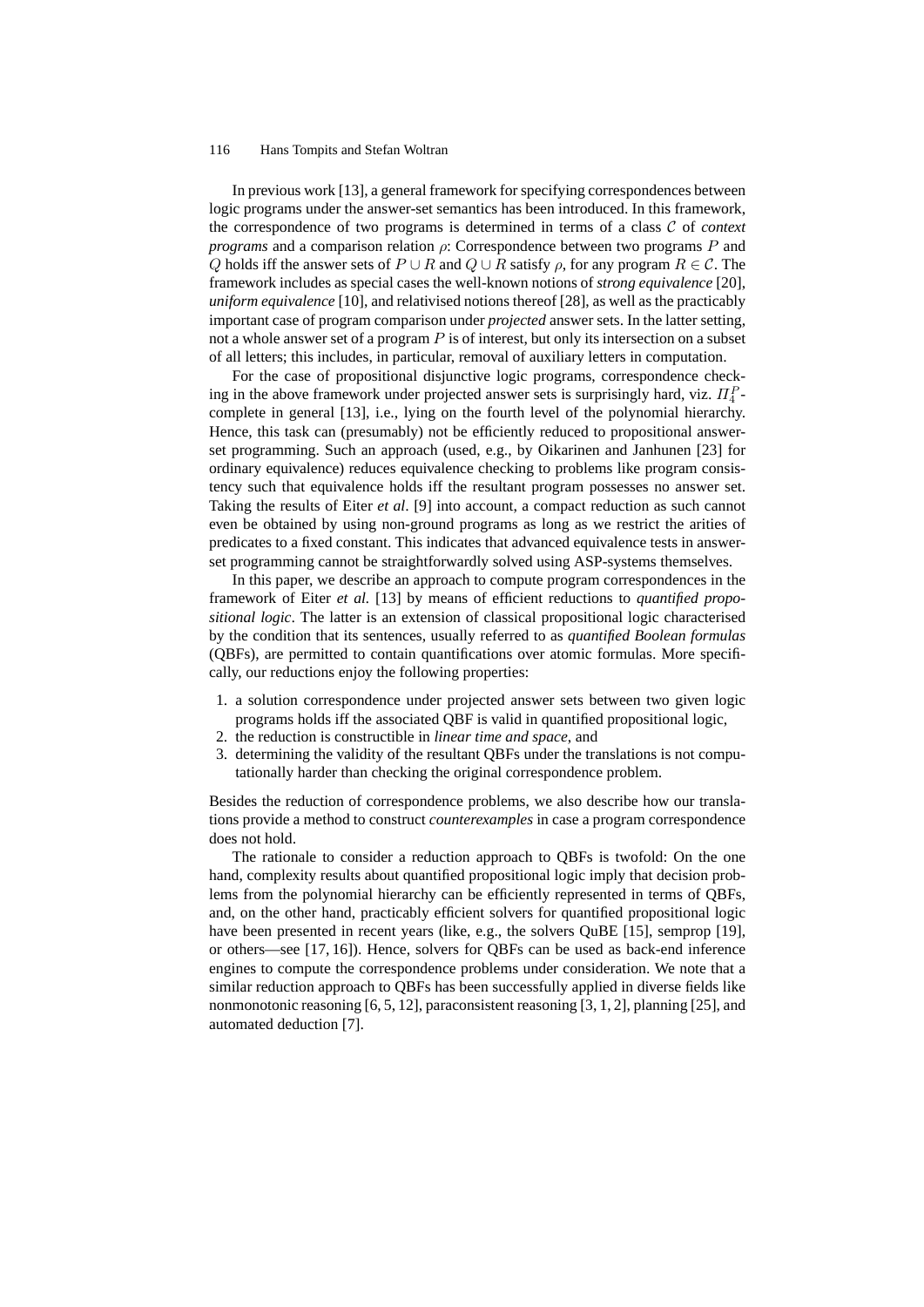## **2 Preliminaries**

We deal with propositional disjunctive logic programs, which are finite sets of rules of form

$$
a_1 \vee \cdots \vee a_l \leftarrow a_{l+1}, \ldots, a_m, \text{not } a_{m+1}, \ldots, \text{not } a_n,
$$
\n<sup>(1)</sup>

 $n \ge m \ge l \ge 0$ , where all  $a_i$  are propositional atoms from a universe U and not denotes default negation. If all atoms occurring in a program P are from a given set  $A \subseteq U$  of atoms, we say that P is a program *over* A. The set of all programs over A is denoted by  $\mathcal{P}_A$ .

Following Gelfond and Lifschitz  $[14]$ , an interpretation  $I$ , i.e., a set of atoms, is an *answer set* of a program  $P$  iff it is a minimal model of the *reduct*  $P<sup>I</sup>$ , resulting from P by (i) deleting all rules containing default negated atoms not a such that  $a \in I$  and (ii) deleting all default negated atoms in the remaining rules. The set of all answer sets of a program P is denoted by  $AS(P)$ . The relation  $I \models P$  between an interpretation I and a program  $P$  is defined as usual.

Under the answer-set semantics, two programs  $P$  and  $Q$  are regarded as (ordinarily) equivalent iff  $AS(P) = AS(Q)$ . The more restrictive form of *strong equivalence* [20] has recently been generalised as follows [28]: Let  $P, Q$  be programs over  $U$ , and let  $A \subseteq U$ . Then, P and Q are *strongly equivalent relative to* A iff, for any  $R \in \mathcal{P}_A$  $AS(P \cup R) = AS(Q \cup R)$ . If  $A = U$ , strong equivalence relative to A reduces to strong equivalence; if  $A = \emptyset$ , we obtain ordinary equivalence.

We use the following notation: For an interpretation I and a set  $S$  of interpretations (resp., pairs of interpretations), we write  $S|_I = \{Y \cap I \mid Y \in S\}$  (resp.,  $S|_I =$  $\{(X \cap I, Y \cap I) \mid (X, Y) \in S\}$ ). If  $S = \{s\}$ , we usually write  $s|_I$  instead of  $S|_I$ .

For any  $A \subseteq U$ , a pair  $(X, Y)$  of interpretations, where  $Y \subseteq U$ , is an A-SE*interpretation* (over U) iff either  $X = Y$  or  $X \subset Y|_{A}$ .  $(X, Y)$  is an A-SE-model of a program P iff (i)  $Y \models P$ , (ii) for all  $Y' \subset Y$  with  $Y'|_A = Y|_A$ ,  $Y' \not\models P^Y$ , and (iii)  $X \subset Y$  implies the existence of an  $X' \subseteq Y$  with  $X'|_A = X$  such that  $X' \models P^Y$ holds. A pair  $(X, Y)$  is *total* iff  $X = Y$ , and *non-total* otherwise. The set of all A-SEmodels of P is denoted by  $SE^{A}(P)$ .

For  $A = U$ , the notion of an A-SE-interpretation (resp., A-SE-model) coincides with the notion of an *SE-interpretation* (resp., *SE-model*) as defined by Turner [27], and we write  $SE(P)$  instead of  $SE^{\mathcal{U}}(P)$ . Thus,  $(X, Y) \in SE(P)$  iff  $X \subseteq Y, Y \models P$ , and  $X \models P^Y.$ 

**Proposition 1** ([28]). *Two programs* P and Q are strongly equivalent relative to A iff  $SE^{A}(P) = SE^{A}(Q).$ 

*Example 1.* Consider the following two programs, P and Q:

$$
P = P_0 \cup \{c \lor d \leftarrow a; \ c \lor d \leftarrow b\},
$$
  

$$
Q = P_0 \cup \{c \lor d \leftarrow a, b; \ d \leftarrow b, not \ c; \ c \leftarrow a, not \ d\},
$$

for  $P_0 = \{a \leftarrow c; b \leftarrow c; a \leftarrow d; b \leftarrow d; \leftarrow not \, c, not \, d\}.$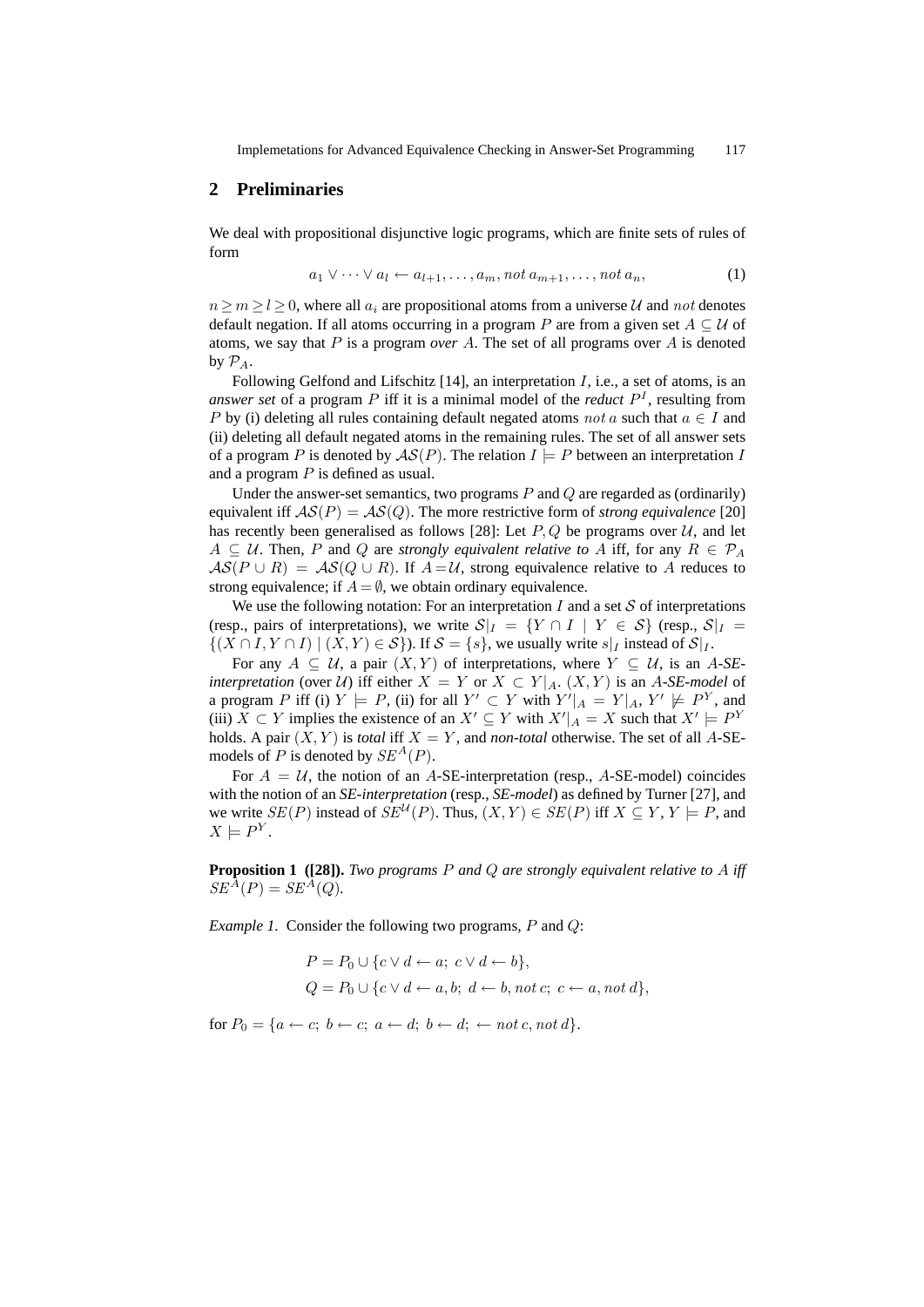They have the following  $SE$ -models:<sup>1</sup>

$$
SE(P) = \{ (\emptyset, abc), (\emptyset, abd), (\emptyset, abcd), (abcd, abcd),
$$

$$
(abc, abcd), (abd, abcd), (abc, abc), (abd, abd) \},
$$

$$
SE(Q) = SE(P) \cup \{ (b, abc), (a, abd), (b, abcd), (a, abcd) \}.
$$

Hence, P and Q are not strongly equivalent. On the other hand,  $AS(P) = AS(Q) = \emptyset$ , i.e.,  $P$  and  $Q$  are (ordinarily) equivalent. Moreover,  $P$  and  $Q$  are strongly equivalent relative to A iff  $A \cap \{a, b\} = \emptyset$ . For  $A = \{a, b\}$ , we get

> $SE^{A}(P) = \{ (\emptyset, abc), (\emptyset, abd), (abc, abc), (abd, abd) \},$  $SE^{A}(Q) = SE^{A}(P) \cup \{(b, abc), (a, abd)\}.$

Hence, P and Q are not strongly equivalent relative to  $A = \{a, b\}$ . For instance, adding a fact  $a \leftarrow$  yields  $\mathcal{AS}(P \cup \{a \leftarrow\}) = \{abc, abd\}$ , while  $\mathcal{AS}(Q \cup \{a \leftarrow\}) = \{abc\}$ .

A set S of SE-interpretations is *complete* iff, for each  $(X, Y) \in S$ , also  $(Y, Y) \in S$ as well as  $(X, Z) \in S$ , for any Z such that  $Y \subseteq Z$  and  $(Z, Z) \in S$ . It can be shown that the set  $SE(P)$  of SE-models of any program P is always complete. Conversely, any complete set S of SE-interpretations can be represented by some program  $P$ . As a general result, taking also a restricted alphabet  $A$  into account, the following result holds:

**Proposition 2.** *Let* S *be a complete set of SE-interpretations, and let* A *be a set of atoms. Then, there exists a program*  $P_{\mathcal{S},A} \in \mathcal{P}_A$  *such that*  $SE(P_{\mathcal{S},A})|_A = \mathcal{S}|_A$ *.* 

One possibility to obtain  $P_{\mathcal{S},A}$  from  $\mathcal S$  is as follows:

- 1. for each  $Y \subseteq A$  with  $(Y, Y) \notin S | A$ , add rules  $\bot \leftarrow Y$ , not  $(A \setminus Y)$ , and
- 2. for each  $X \subset Y$  with  $(X, Y) \notin S \mid_A$  and  $(Y, Y) \in S \mid_A$ , add rules  $\bigvee_{p\in (Y\setminus X)} p\leftarrow X$ , not  $(A\setminus Y)$ .

# **3 Correspondence Checking**

In order to deal with differing notions of program equivalence in a uniform manner, taking in particular strong equivalence and its relativised version, as well as equivalence notions based on the projection of answer sets into account, Eiter *et al.* [13] introduced a general framework for specifying differing notions of equivalence. In this framework, one parameterises, on the one hand, the set  $R$  of rules to be added to the programs  $P$ and Q, and, on the other hand, the relation that has to hold between the collection of answer sets of  $P \cup R$  and  $Q \cup R$ .

**Definition 1.** *A* correspondence frame, *or simply* frame, *F*, *is a triple*  $(U, \mathcal{C}, \rho)$ *, where* (*i*) U is a set of atoms, called the universe of F, (*ii*)  $C \subseteq P_U$ , called the context of F, and (iii)  $\rho \subseteq 2^{2^{\mathcal{U}}} \times 2^{2^{\mathcal{U}}}$ .

*For any program*  $P, Q \in \mathcal{P}_U$ , P and Q are F-corresponding, in symbols  $P \simeq_{\mathcal{F}} Q$ , *iff, for all*  $R \in \mathcal{C}$ ,  $(\mathcal{AS}(P \cup R), \mathcal{AS}(Q \cup R)) \in \rho$ .

<sup>&</sup>lt;sup>1</sup> We write *abc* instead of  $\{a, b, c\}$ , *a* instead of  $\{a\}$ , etc.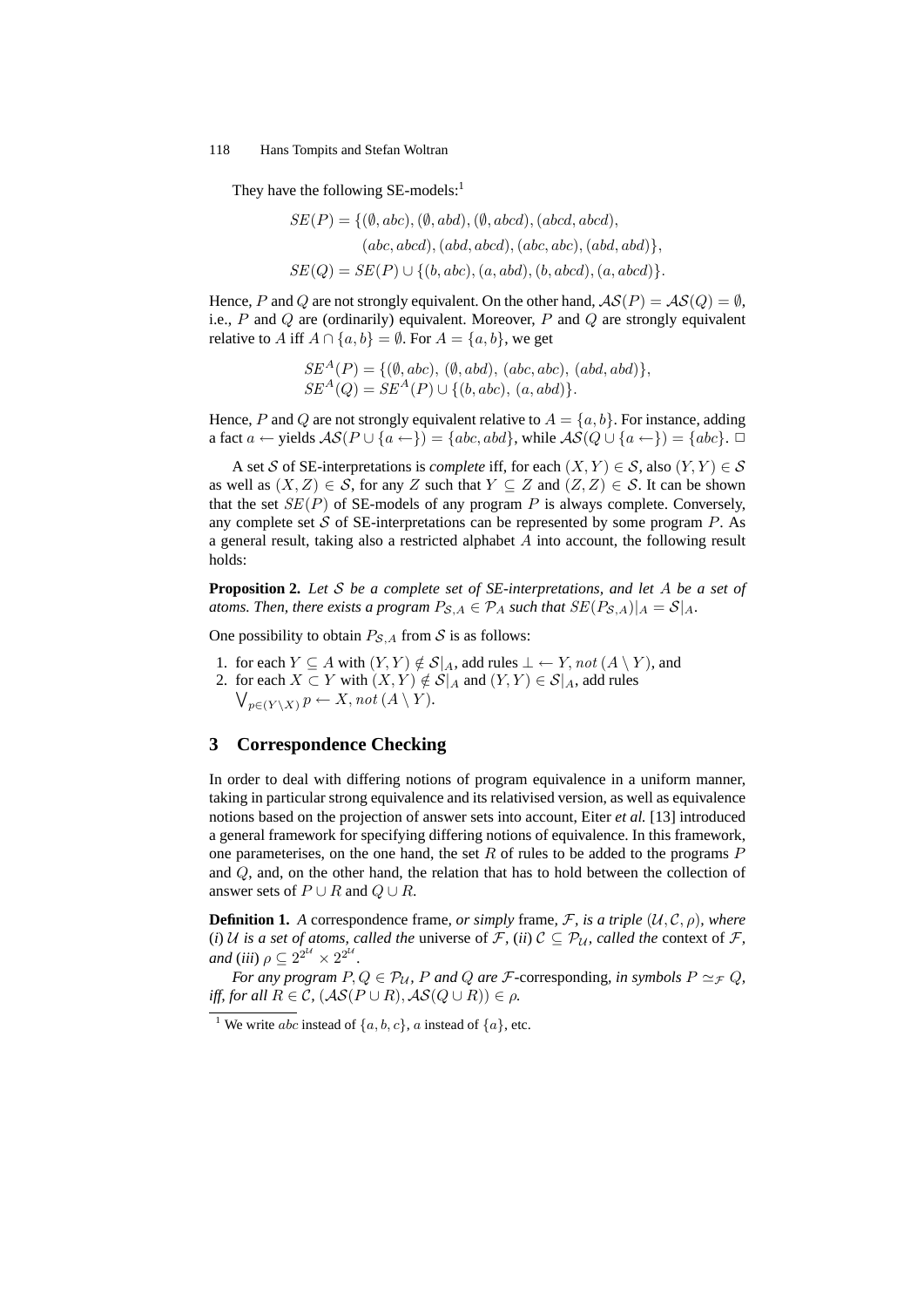It is quite obvious that the equivalence notions discussed above are special cases of F-correspondence. Indeed, for any universe U and any  $A \subseteq U$ , strong equivalence relative to A coincides with  $(U, \mathcal{P}_A, =)$ -correspondence, and ordinary equivalence coincides with  $(U, \{\emptyset\}, =)$ -correspondence.

Following Eiter *et al.* [13], we are mainly concerned with correspondence frames of form  $(\mathcal{U}, \mathcal{P}_A, \subseteq_B)$  and  $(\mathcal{U}, \mathcal{P}_A, =_B)$ , where  $A, B \subseteq \mathcal{U}$  are sets of atoms, and  $\subseteq_B$  and  $=$ B are projections of the standard subset and set-equality relation, respectively, defined as follows: for any set S, S' of interpretations,  $S \subseteq_B S'$  iff  $S|_B \subseteq S'|_B$ , and  $S =_B S'$ iff  $\mathcal{S}|_B = \mathcal{S}'|_B$ .

A *correspondence problem*,  $\Pi$ , (*over*  $U$ ) is a quadruple  $(P, Q, C, \rho)$ , where  $P, Q \in$  $\mathcal{P}_U$  and  $(\mathcal{U}, \mathcal{C}, \rho)$  is a frame. We say that  $\Pi$  *holds* iff  $P \simeq_{(\mathcal{U},\mathcal{C},\rho)} Q$  holds. For a correspondence problem  $\Pi = (P, Q, C, \rho)$  over U, we usually leave U implicit, assuming that it consists of all atoms occurring in P, Q, and C. We call Π an *equivalence problem* if  $\rho$  is given by  $=_B$ , and an *inclusion problem* if  $\rho$  is given by  $\subseteq_B$ , for some  $B \subseteq U$ . Note that  $(P, Q, C, =_B)$  holds iff  $(P, Q, C, \subseteq_B)$  and  $(Q, P, C, \subseteq_B)$  jointly hold.

For inclusion problems, we define the concept of a *counterexample*, which is easily extended to equivalence problems.

**Definition 2.** *A pair*  $(Y, R)$ *, where* Y *is an interpretation and*  $R \in \mathcal{C}$ *, is called a* counterexample *for*  $(P, Q, C, \subseteq_B)$  *iff*  $Y \in AS(P \cup R)$  *and, for each* Z *with*  $Z =_B Y$ ,  $Z \notin AS(Q \cup R)$ .

*Example 2.* We have already seen that for P, Q from Example 1,  $(P, Q, \mathcal{P}_A, \subseteq_{\mathcal{U}})$  does not hold for  $A = \{a, b\}$  and  $\mathcal{U} = \{a, b, c, d\}$ . What happens if we restrict the comparison of answer sets from U to A, i.e., does  $(P, Q, \mathcal{P}_A, \subseteq_A)$  hold? Note that, e.g.,  $\mathcal{AS}(P \cup \{a \leftarrow\})|_{A} = \mathcal{AS}(Q \cup \{a \leftarrow\})|_{A} = \{ab\}.$  Hence, the counterexample  $(abc, {a \leftarrow})$  from Example 1 is no longer a counterexample for  $(P, Q, \mathcal{P}_A, \subseteq_A)$ . As we shall see below, there still exist counterexamples for this problem, but these are more involving.  $\Box$ 

As shown by Eiter *et al*. [13], inclusion problems with projection may possess only counterexamples which are exponential in the size of the compared programs. Hence, instead of guessing concrete programs and checking whether they are counterexamples for a given inclusion problem, Eiter *et al.* provide a semantical structure, called *spoiler*, which operates on the compared programs alone, together with the notion of a *partial spoiler*.

**Definition 3.** *Let*  $\Pi = (P, Q, P_A, \subseteq_B)$  *be an inclusion problem, Y an interpretation, and*  $S \subseteq SE^A(Q) \cap \{(X, Z) \mid Z = A \cup B \mid Y\}$  *a complete set of A-SE-interpretations. The pair*  $(Y, S)$  *is a spoiler for*  $\Pi$  *iff* 

- *1.*  $(Y, Y) \in SE^{A}(P)$ ,
- 2. each  $(Z, Z) \in SE^A(Q)$  *such that*  $Z =_{A \cup B} Y$  *is also in* S,
- *3. for each*  $(Z, Z) \in S$ *, some non-total*  $(X, Z) \in S \cap SE^{A}(Q)$  *exists, and*
- *4. for each non-total*  $(X, Z) \in S$ ,  $(X, Y) \notin SE^A(P)$ *.*

*For a spoiler*  $(Y, S)$ *, the interpretation* Y *is referred to as a partial spoiler for*  $\Pi$ *.*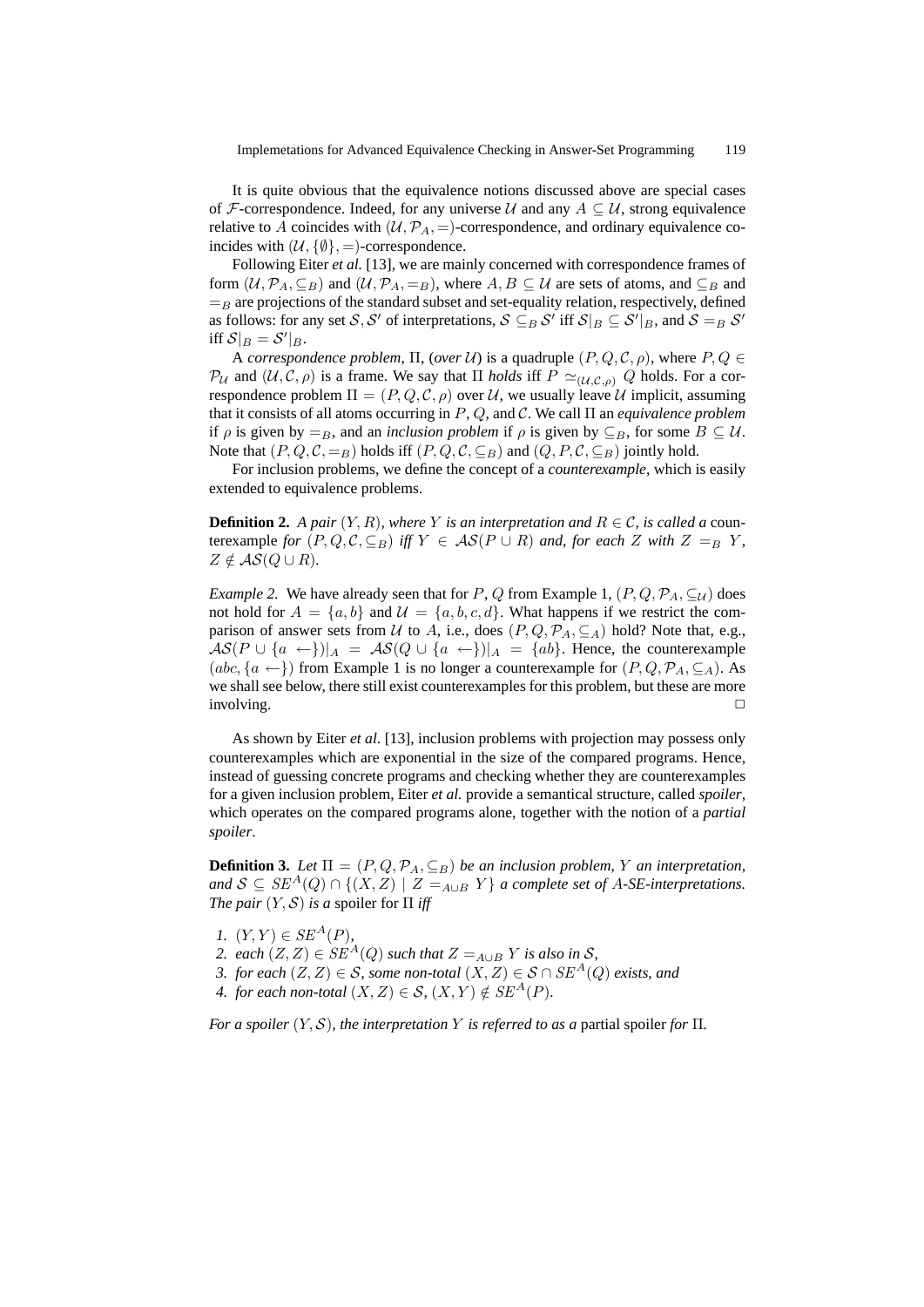Intuitively, in a spoiler  $(Y, S)$ , the interpretation Y is an answer set of  $P \cup R$  but not of  $Q \cup R$ , where R is some program which is semantically given by S.

We collect and rephrase the main results from [13].

**Proposition 3.** *Let*  $\Pi = (P, Q, \mathcal{P}_A, \subseteq_B)$  *be an inclusion problem. Then,*  $\Pi$  *holds iff there exists no spoiler*  $(Y, S)$  *for*  $\Pi$ *.* 

As an immediate consequence, we obtain that a correspondence problem Π holds iff there exists no partial spoiler  $Y$  for  $\Pi$ . Moreover, we are able to connect spoilers to counterexamples using the generic programs  $P_{\mathcal{S},A}$ , as introduced in Section 2.

**Proposition 4.** *If*  $(Y, S)$  *is a spoiler for an inclusion problem*  $\Pi = (P, Q, P_A, \subseteq_B)$ *, then*  $(Y, P_{\mathcal{S},A})$  *is a counterexample for*  $\Pi$ *.* 

*Example 3.* For  $P_1$  and  $P_2$  from Example 1 and  $A = \{a, b\}$ , the pairs  $(Y_1, \mathcal{S})$  and  $(Y_2, S)$  are the only spoilers for  $(P_1, P_2, \mathcal{P}_A, \subseteq_A)$ , where  $Y_1 = \{abc\}$  and  $Y_2 = \{abd\}$ are the partial spoilers for  $(P_1, P_2, \mathcal{P}_A, \subseteq_A)$ , and  $\mathcal{S} = \{(a, abd), (b, abc), (abc, abc),$  $(abd, abd)$ . Invoking our program construction, we obtain  $P_{\mathcal{S},A} = \{\perp \leftarrow a, not\ b;$  $\bot \leftarrow b$ , not a;  $\bot \leftarrow not \, a$ , not b;  $a \vee b \leftarrow$ }. One can verify that both  $Y_1$  and  $Y_2$  are contained in  $AS(P_1 \cup P_{S,A})$ , while no interpretation Z with  $Z =_A Y_1$  is an answer set of  $P_2 \cup P_{S,A}$ .

Finally, we recall the computational complexity of checking whether an equivalence or inclusion problem holds. As shown by Eiter *et al.* [13], deciding  $(P, Q, \mathcal{P}_A, =_B)$  is of a significantly higher complexity compared to more restricted notions of equivalence, like strong equivalence (which is coNP-complete) or ordinary equivalence and relativised strong equivalence (which are both  $\Pi_2^P$ -complete).

**Proposition 5** ([13]). *Given programs P, Q, sets of atoms A, B, and*  $\rho \in \{\subseteq_B, =_B\}$ *,*  $\emph{deciding whether a correspondence problem $(P,Q,\mathcal{P}_A,\rho)$ holds is $\Pi_4^P$-complete.}$ 

# **4 Reductions**

In this section, we provide two approaches to map inclusion problems  $(P, Q, \mathcal{P}_A, \subseteq_B)$ into quantified Boolean formulas. By combining the reductions for  $(P, Q, \mathcal{P}_A, \subseteq_B)$  and  $(Q, P, \mathcal{P}_A, \subseteq_B)$ , we straightforwardly obtain a method to check whether an equivalence problem  $(P, Q, \mathcal{P}_A, =_B)$  holds. We start with a brief recapitulation of the basic facts about the quantified version of propositional logic.

### **4.1 Quantified Propositional Logic**

Quantified propositional logic is an extension of classical propositional logic in which formulas are permitted to contain quantifications over propositional variables. More formally, formulas of quantified propositional logic are built from atomic formulas using the primitive sentential connectives  $\neg$  and  $\wedge$ , the logical constant  $\top$ , and unary operators of form  $\forall p$  (where p is some atom), called *universal quantifiers*. The operators  $\vee, \rightarrow,$  $\leftrightarrow$ , as well as the symbol  $\perp$ , are defined from the primitive ones,  $\neg$ ,  $\wedge$ , and  $\top$ , as usual.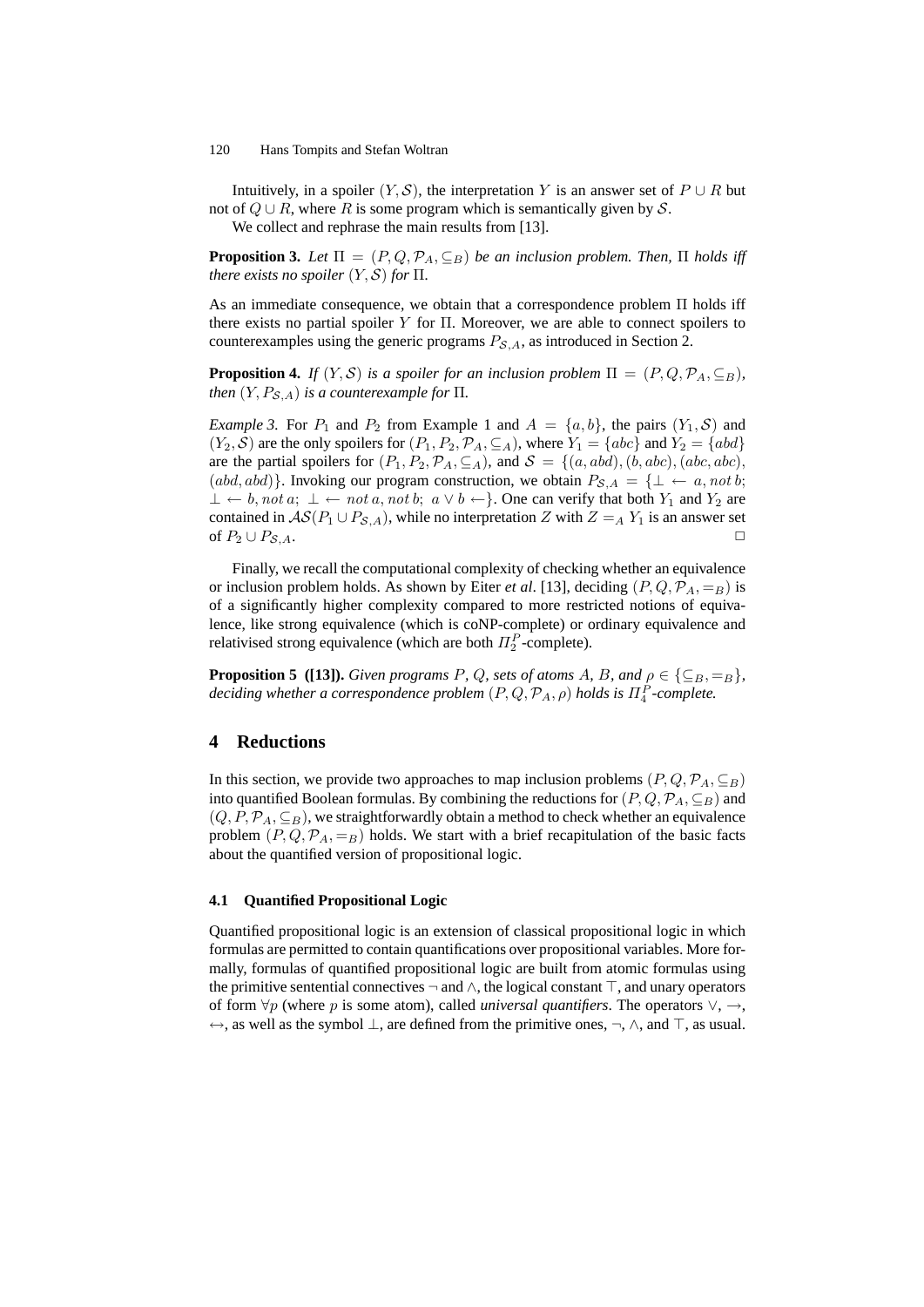Furthermore, similar to first-order logic,  $\exists p$  is defined as the operator  $\neg \forall p \neg$ , referred to as an *existential quantifier*. Formulas of this language are also called *quantified Boolean formulas* (QBFs) and we denote them by Greek upper-case letters.

An occurrence of an atom p is *free* in a QBF Φ if it does not occur in the scope of a quantifier  $\mathsf{Q}_p, \mathsf{Q} \in \{\exists, \forall\}$ . In what follows, we tacitly assume that every subformula  $Qp \Phi$  of a QBF contains a free occurrence of p in  $\Phi$ , and for two different subformulas  $\mathsf{Q}p\Phi, \mathsf{Q}q\Psi$  of a QBF we require  $p\neq q$ . Moreover, given a finite set P of atoms,  $\mathsf{Q}P\Psi$ stands for any QBF  $\mathsf{Q}p_1\mathsf{Q}p_2\ldots\mathsf{Q}p_n\Psi$  such that the variables  $p_1, \ldots, p_n$  are pairwise distinct and  $P = \{p_1, \ldots, p_n\}.$ 

Towards the definition of the semantics of QBFs, we introduce the following concept. For an atom p (resp., a set P of atoms) and a set I of atoms,  $\Phi[p/I]$  (resp.,  $\Phi[P/I]$ ) denotes the QBF resulting from  $\Phi$  by replacing each free occurrence of p (resp., any  $p \in P$ ) in  $\Phi$  by  $\top$  if  $p \in I$  and by  $\bot$  otherwise.

For an interpretation I and a QBF  $\Phi$ , the relation  $I \models \Phi$  is inductively defined as follows:

- 1.  $I \models \top$ ,
- 2.  $I \models p \text{ iff } p \in I$ ,
- 3.  $I \models \neg \Phi$  iff  $I \not\models \Phi$ ,
- 4.  $I \models \Phi_1 \land \Phi_2$  iff  $I \models \Phi_1$  and  $I \models \Phi_2$ , and
- 5.  $I \models \forall p \Phi$  iff  $I \models \Phi[p/\{p\}]$  and  $I \models \Phi[p/\emptyset]$ .

The truth conditions for  $\bot$ ,  $\lor$ ,  $\rightarrow$ ,  $\leftrightarrow$ , and  $\exists p$ , for any p, follow from the above in the usual way.

A QBF  $\Phi$  is *true under* I iff  $I \models \Phi$ , otherwise  $\Phi$  is *false under* I. A QBF is *valid* iff it is true under any interpretation. Note that a *closed* QBF, i.e., a QBF without free variable occurrences, is either true under any I or false under any I.

A QBF Φ is said to be in *prenex normal form* iff it is closed and of the form

$$
\mathsf{Q}_n P_n \dots \mathsf{Q}_1 P_1 \phi,\tag{2}
$$

 $n \geq 0$ , where  $\phi$  is a propositional formula,  $\mathsf{Q}_i \in \{\exists, \forall\}$  such that  $\mathsf{Q}_i \neq \mathsf{Q}_{i+1}$  for  $1 \leq i \leq n-1$ , and  $(P_1, \ldots, P_n)$  is a partition of the propositional variables occurring in  $\phi$ , and  $P_i \neq \emptyset$ , for each  $1 \leq i \leq n$ . We call a QBF of the form (2) an  $(n, \mathbf{Q}_n)$ *-QBF*.

Without going into details, we mention that any closed QBF  $\Phi$  is easily transformed into an equivalent QBF in prenex normal form such that each quantifier from the original QBF corresponds to a quantifier in the prenex normal form. Call such a QBF the *prenex normal form of* Φ. However, similar as in first-order logic, depending on the structure of the quantifier occurrences in the formula-tree, there are different ways how to obtain an equivalent prenex QBF (cf. [8] for more details on this issue).

The following property is essential:

**Proposition 6.** *For every*  $k \geq 0$ , deciding the truth of a given  $(k, \exists)$ -QBF (resp.,  $(k, \forall)$ -*QBF*) *is*  $\Sigma_k^P$ -complete (*resp.,*  $\Pi_k^P$ -complete).

Hence, any decision problem  $\mathcal{D}$  in  $\Sigma_k^P$  (resp.,  $\Pi_k^P$ ) can be mapped in polynomial time to a  $(k, \exists)$ -QBF (resp.,  $(k, \forall)$ -QBF)  $\overline{\Phi}$  such that  $\overline{\mathcal{D}}$  holds iff  $\Phi$  is valid. In particular, Proposition 5 implies therefore that any correspondence problem  $(P, Q, \mathcal{P}_A, \rho)$ , for  $\rho \in$  $\{\subseteq_B, =_B\}$ , can be reduced to a  $(4, \forall)$ -QBF. In what follows, we construct two such mappings which are moreover constructible in *linear space and time*.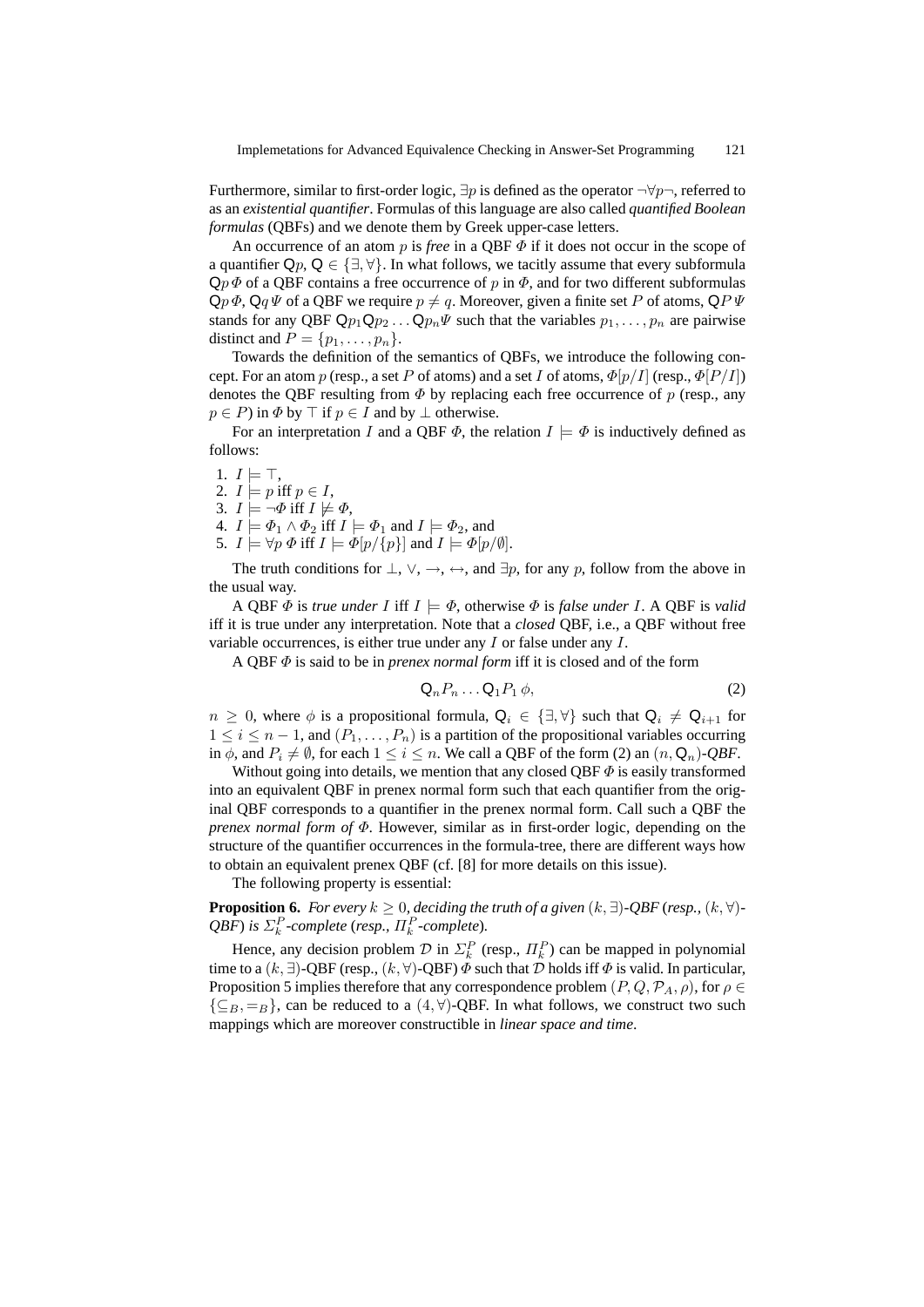#### **4.2 Encodings**

For our encodings, we use the following building blocks. We assume indexed sets  $V$  of atoms, and we use (pairwise) disjoint copies  $V_i = \{v_i \mid v \in V\}$ , for any *i*. In fact, we use subscripts as a general renaming schema for interpretations, formulas, and rules. For instance, formula  $\phi_i$  is the result of replacing each occurrence of an atom  $p$  in  $\phi$  by  $p_i$ , for any  $i$ .

The following abbreviations allow for comparing different subsets of  $V$ :

- 1.  $(V_i \le V_j) := \bigwedge_{v \in V} (v_i \to v_j),$ 2.  $(V_i < V_j) := (V_i \le V_j) \wedge \neg (V_j \le V_i)$ , and
- 3.  $(V_i = V_j) := (V_i \le V_j) \wedge (V_j \le V_i),$

with the latter being equivalent to  $\bigwedge_{v \in V} (v_i \leftrightarrow v_j)$ .

**Proposition 7.** Let I be an interpretation,  $A, X, Y \subseteq V$  such that, for some i, j,  $I|_{V_i} =$  $X_i$  and  $I|_{V_i} = Y_i$ . Then,

*1.*  $X|_A \subseteq Y|_A$  *iff*  $I \models (A_i \leq A_j)$ *,* 2.  $X|_A \subset Y|_A$  iff  $I \models (A_i \lt A_j)$ *, and 3.*  $X|_A = Y|_A$  *iff*  $I \models (A_i = A_j)$ *.* 

For a rule r of form (1), we define  $H(r) = a_1 \vee \cdots \vee a_l$ ,  $B^+(r) = a_{l+1} \wedge \cdots \wedge a_m$ , and  $B^{-}(r) = \neg a_{m+1} \wedge \cdots \wedge \neg a_n$ . Furthermore, for a program P, we define  $P_{i,j}$  $\bigwedge_{r\in P} \big( (B^+(r_i) \wedge B^-(r_j)) \to H(r_i) \big).$ 

**Proposition 8.** *Let* P *be a program over atoms V, I an interpretation, and*  $X, Y \subseteq V$ such that, for some  $i$ ,  $j$ ,  $I|_{V_i} = X_i$  and  $I|_{V_j} = Y_j$ . Then,  $X \models P^Y$  iff  $I \models P_{i,j}$ .

Intuitively, this allows to refer to the reduct of P (in case that  $i \neq j$ ) and to the classical formula associated to P (in case that  $i = j$ ) simultaneously. The latter is seen by the fact that for any program P and any interpretation  $Y, Y \models P$  iff  $Y \models P^Y$ .

The central characterisation towards our encodings is as follows. It is obtained by replacing the concept of an A-SE-model in Definition 3 by the test over program reducts, following the definition of A-SE-models.

**Proposition 9.** An interpretation Y is a partial spoiler for  $(P, Q, \mathcal{P}_A, \subseteq_B)$  iff

- $(a)$   $Y \models P$
- (*b*) *for each*  $Y' \subset Y$  *with*  $Y' =_A Y$ *,*  $Y' \not\models P^Y$ *, and*
- (*c*) *for each*  $Z =_{A\cup B} Y$ ,  $Z \models Q$  *implies the existence of a*  $X \subset Z$  *such that*  $X \models Q^Z$ *and, if*  $X \subset Z\vert_A = Y\vert_A$ *, then, for each*  $X' \subseteq Y$  *with*  $X' =_A X$ *,*  $X' \not\models P^Y$ *.*

**Definition 4.** *Let*  $P$ ,  $Q$  *be programs over*  $V$  *and let*  $A$ ,  $B \subseteq V$ *. Furthermore, consider*  $\Pi = (P, Q, \mathcal{P}_A, \subseteq_B)$ *. Then,* 

$$
S_{\Pi}(V_1) := P_{1,1} \wedge S^1(P, A) \wedge \forall V_3 (S^2(Q, A, B) \to S^3(P, Q, A)), \text{ where}
$$
  
\n
$$
S^1(P, A) := \forall V_2 ((A_2 = A_1) \wedge (V_2 < V_1) \to \neg P_{2,1}),
$$
  
\n
$$
S^2(Q, A, B) := ((A \cup B)_3 = (A \cup B)_1) \wedge Q_{3,3}, \text{ and}
$$
  
\n
$$
S^3(P, Q, A) := \exists V_4 ((V_4 < V_3) \wedge Q_{4,3} \wedge ((A_4 < A_1) \to
$$
  
\n
$$
\forall V_5 ((A_5 = A_4) \wedge (V_5 \le V_1) \to \neg P_{5,1}))).
$$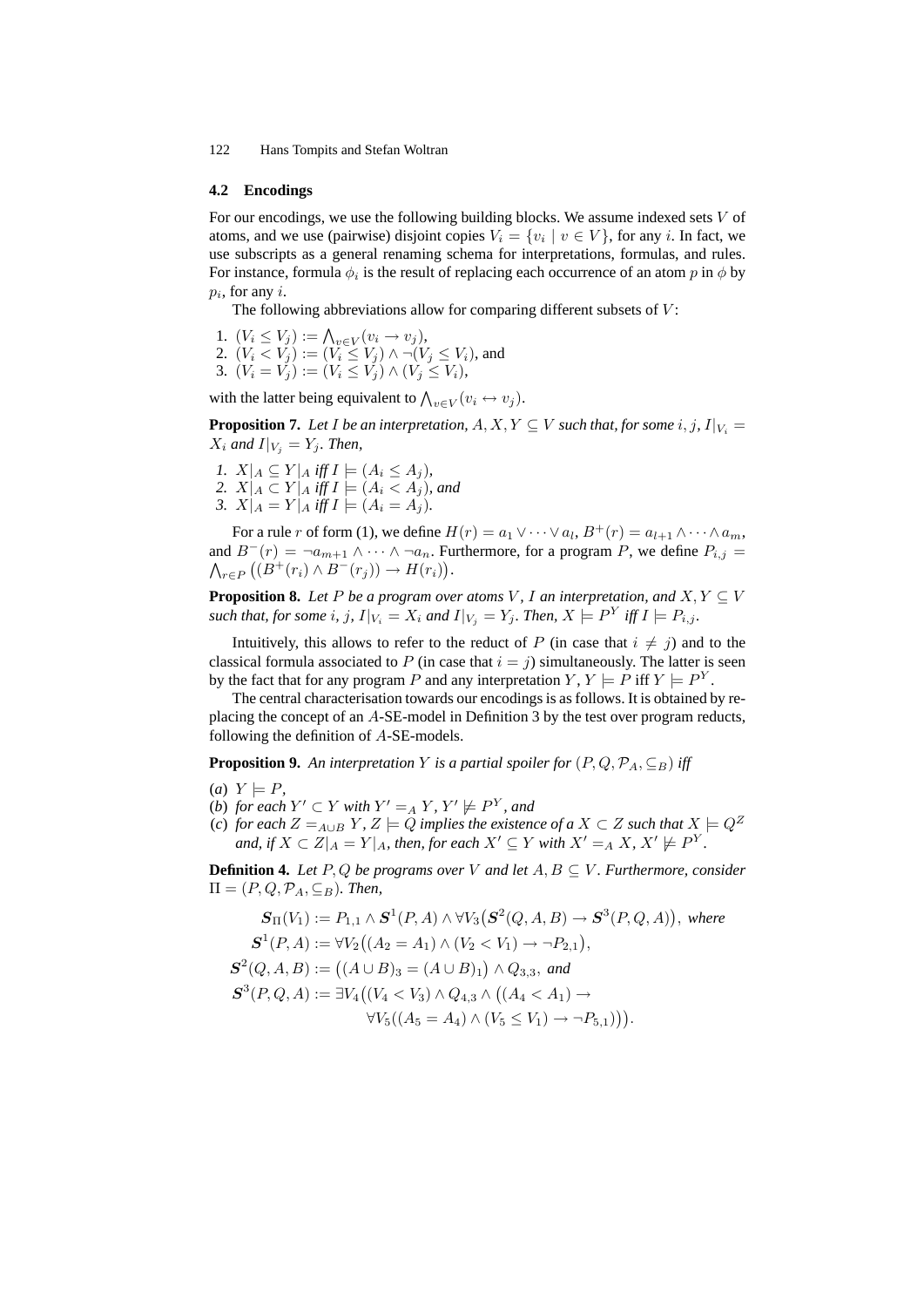**Lemma 1.** Let P and Q be programs over V, and let  $A, B, Y \subseteq V$ . Then, Y is a *partial spoiler for*  $\Pi = (P, Q, \mathcal{P}_A, \subseteq_B)$  *iff*  $Y_1 \models S_\Pi(V_1)$ *.* 

We do not give a formal proof here, but just provide the following explanations. The subformula  $P_{1,1} \wedge S^1(P,A)$  of  $S_{\Pi}(V_1)$  takes care of Conditions (a) and (b) from Proposition 9; we use atoms  $V_1$  to refer to Y, and atoms  $V_2$  to refer to the Y' therein. Note that  $(A_2 = A_1) \wedge (V_2 < V_1)$  thus guarantees that we take only those Y' for testing  $Y' \models P^Y$  into account, where  $Y' \subset Y$  and  $Y' =_A Y$ . The next subformula,  $S^2(Q, A, B)$ , "returns" all Z (via assignments to  $V_3$ ) such that  $Z =_{A \cup B} Y$  and  $Z \models$ Q. Finally, for each such Z,  $S^3(P,Q,A)$  has to be true. By  $(V_4 \lt V_3)$  we let the assignments to  $V_4$  (which refer to the X in Item (c) of Proposition 9) be a proper subset of those to  $V_3$ , i.e., we require  $X \subset Z$ . Then we test whether  $X \models Q^Z$  via  $Q_{4,3}$ , as follows from Proposition 8, and in the case  $X|_A \subset Y|_A$  (checked via  $A_4 < A_3$ ), the remaining formula encodes the test whether for all  $X'$  (assignments to  $V_5$ ) with  $X' =_A X$  and  $X' \subseteq Y$ ,  $X' \not\models P^Y$ , i.e.,  $P_{5,1}$  is false under the current assignment to  $V_1$  and  $V_5$ .

In what follows, we give a more compact encoding, which in particular reduces the number of universal quantifications. The idea is to save on the fixed assignments as, e.g., in  $S^2(Q, A, B)$  where we have  $(A \cup B)_3 = (A \cup B)_1$ . That is, in  $S^2(Q, A, B)$ , we implicitly ignore all assignments to  $V_3$  where atoms from A or B have different truth values as those in  $V_1$ . Therefore, it makes sense to consider only atoms from  $V_3 \setminus (A_3 \cup B_3)$  and use  $A_1 \cup B_1$  instead of  $A_3 \cup B_3$  in  $Q_{3,3}$ .

This calls for a more subtle renaming schema for programs, however. Let  $V$  be a set of indexed atoms, and let r be a rule. Then,  $r_{i,k}^{\mathcal{V}}$  results from r by replacing each atom x in r by  $x_i$ , providing  $x_i \in V$ , and by  $x_k$  otherwise. For a program P, we define

$$
P_{i,j,k}^{\mathcal{V}}:=\bigwedge_{r\in P}\left((B^+(r_{i,k}^{\mathcal{V}})\wedge B^-(r_{j,k}^{\mathcal{V}}))\rightarrow H(r_{i,k}^{\mathcal{V}})\right).
$$

Moreover, for any  $i \geq 0$ , any set V of atoms, and any set  $C$ ,  $V_i^C := (V \setminus C)_i$ .

**Definition 5.** *Let* P, Q *be programs over* V, *let*  $A, B \subseteq V$ , and  $\Pi = (P, Q, \mathcal{P}_A, \subseteq_B)$ . *Furthermore, let*  $V = V_1 \cup V_2^A \cup V_3^{A \cup B} \cup V_4 \cup V_5^A$ *. Then,* 

$$
\mathbf{T}_{\Pi}(V_{1}) := P_{1,1} \wedge \mathbf{T}^{1}(P,A,V) \wedge \forall V_{3}^{A\cup B}(Q_{3,1,1}^{V}) \rightarrow \mathbf{T}^{3}(P,Q,A,V)), \text{ where}
$$
\n
$$
\mathbf{T}^{1}(P,A,V) := \forall V_{2}^{A}((V_{2}^{A} < V_{1}^{A}) \rightarrow \neg P_{2,1,1}^{V}) \text{ and}
$$
\n
$$
\mathbf{T}^{3}(P,Q,A,V) := \exists V_{4}((V_{4} < ((A\cup B)_{1} \cup V_{3}^{A\cup B})) \wedge Q_{4,3,1}^{V} \wedge ((A_{4} < A_{1}) \rightarrow \forall V_{5}^{A}((V_{5}^{A} \leq V_{1}^{A}) \rightarrow \neg P_{5,1,4}^{V}))).
$$

Note that the subformula  $V_4 < ((A \cup B)_1 \cup V_3^{A \cup B})$  in  $\textbf{T}^3(P,Q,A,\mathcal{V})$  denotes

$$
(((A\cup B)_4 \leq (A\cup B)_1) \wedge (V_4 \leq V_1)) \wedge \neg (((A\cup B)_1 \leq (A\cup B)_4)) \wedge (V_1 \leq V_4)).
$$

Also note that, compared to the first encoding  $S_{\Pi}(V_1)$ , we do not have a pendant to subformula  $S^2$  here, which reduces simply to  $Q_{3,1,1}^{\mathcal{V}}$  due to the new renaming schema.

**Lemma 2.** *Let* P, Q *be programs over* V, and let  $A, B, Y \subseteq V$ . Then, Y is a partial *spoiler for*  $\Pi = (P, Q, \mathcal{P}_A, \mathsf{C}_B)$  *iff*  $Y_1 \models T_\Pi(V_1)$ *.*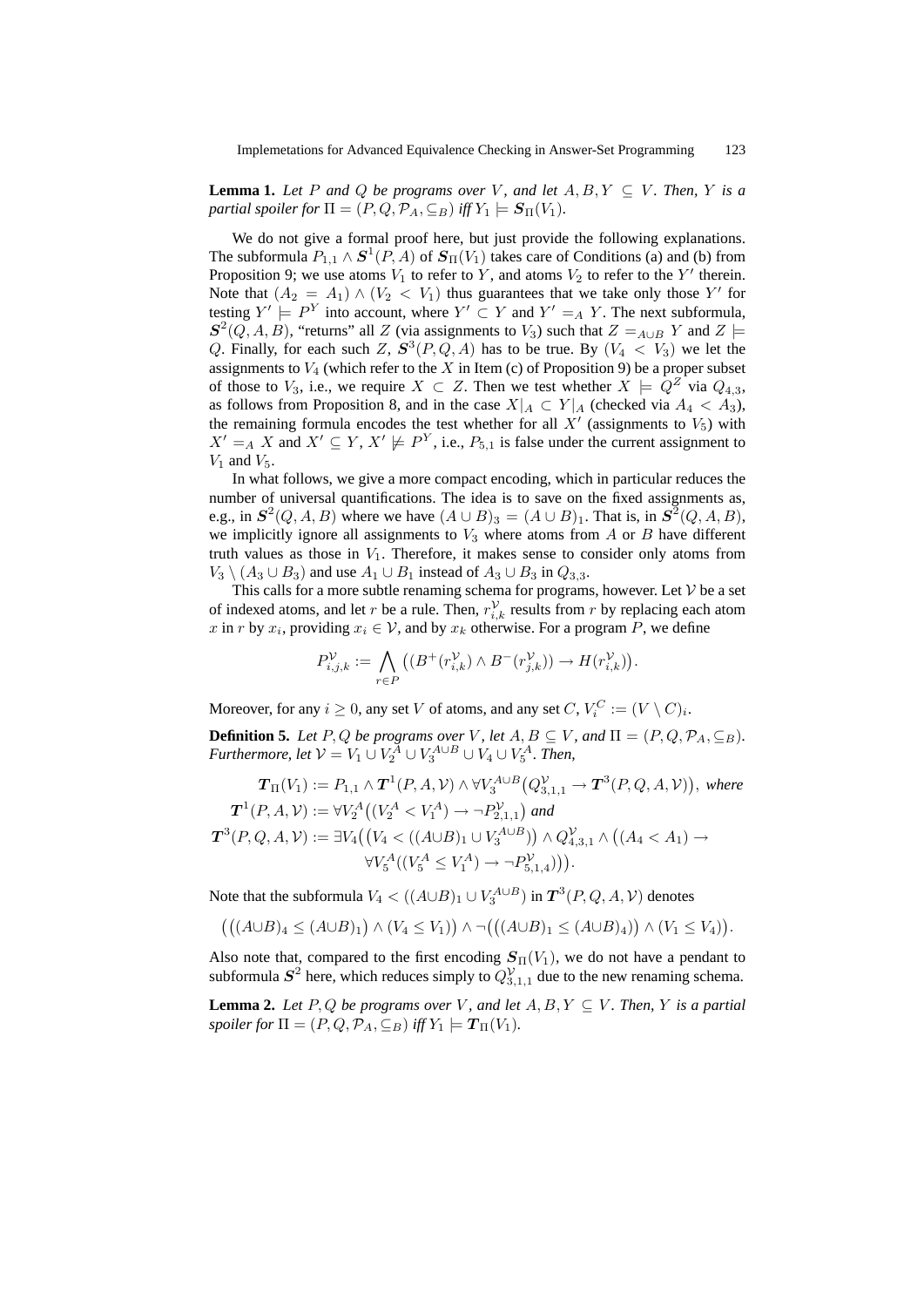For illustration, consider the two programs  $P = \{a \lor b \leftarrow c\}$  and  $Q = \{a \leftarrow$ c, not b},  $A = \{a\}$ , and  $B = \{b\}$ . The encodings for the problem  $\Pi = (P, Q, \mathcal{P}_A, \subseteq_B)$ are as follows:

$$
S_{\Pi}(V_{1}) = (c_{1} \rightarrow a_{1} \lor b_{1}) \land S^{1}(P, A) \land \forall a_{3}b_{3}c_{3}(S^{2}(Q, A, B) \rightarrow S^{3}(P, Q, A)),
$$
\n
$$
S^{1}(P, A) = \forall a_{2}b_{2}c_{2}((a_{2} \leftrightarrow a_{1}) \land (\{b_{2}, c_{2}\} < \{b_{1}, c_{1}\}) \rightarrow \neg(c_{2} \rightarrow a_{2} \lor b_{2})),
$$
\n
$$
S^{2}(Q, A, B) = (a_{3} \leftrightarrow a_{1}) \land (b_{3} \leftrightarrow b_{1}) \land (c_{3} \land \neg b_{3} \rightarrow a_{3}),
$$
\n
$$
S^{3}(P, Q, A) = \exists a_{4}b_{4}c_{4}((\{a_{4}, b_{4}, c_{4}\} < \{a_{3}, b_{3}, c_{3}\}) \land (c_{4} \land \neg b_{3} \rightarrow a_{4}) \land ((\{a_{4}\} < \{a_{1}\}) \rightarrow \forall a_{5}b_{5}c_{5}((a_{5} \leftrightarrow a_{4}) \land (\{a_{5}, b_{5}, c_{5}\}) \leq \{a_{1}, b_{1}, c_{1}\}) \rightarrow \neg(c_{5} \rightarrow a_{5} \lor b_{5}))));
$$
\n
$$
T_{\Pi}(V_{1}) = (c_{1} \rightarrow a_{1} \lor b_{1}) \land T^{1}(P, A, V) \land \forall c_{3}((c_{3} \land \neg b_{1} \rightarrow a_{1}) \rightarrow T^{3}(P, Q, A, V)),
$$
\n
$$
T^{1}(P, A, V) = \forall b_{2}c_{2}((\{b_{2}, c_{2}\} < \{b_{1}, c_{1}\}) \rightarrow \neg(c_{2} \rightarrow a_{1} \lor b_{2}),
$$
\n
$$
T^{3}(P, Q, A, V) = \exists a_{4}b_{4}c_{4}((\{a_{4}, b_{4}, c_{4}\} < \{a_{1}, b_{1}, c_{3}\}) \land (c_{4} \land \neg b_{1} \rightarrow a_{4}) \land ((\{a_{4}\} < \{a_{1}\}) \rightarrow \forall b_{5}c_{5}((\{b_{5}, c_{5}\}) \leq \{b_{1}, c_{1}\}) \rightarrow (\{c_{5} \rightarrow a_{4} \lor
$$

As mentioned before, the optimised encoding  $T_{\Pi}(\cdot)$  saves "fixed assignments", like  $(a_2 \leftrightarrow a_1)$ , which occur in  $S_{\Pi}(\cdot)$ , by employing the advanced renaming schema in such a way that, instead of atom  $a_2$ , atom  $a_1$  is used in the encoding. One effect of this refinement is the decrease of universally quantified atoms.

**Theorem 1.** *For any inclusion problem*  $\Pi = (P, Q, P_A, \subseteq_B)$ *, the following statements are equivalent:* (*i*)  $\Pi$  *holds;* (*ii*)  $\neg \exists V_1 \mathcal{S}_{\Pi}(V_1)$  *is valid; and* (*iii*)  $\neg \exists V_1 \mathcal{T}_{\Pi}(V_1)$  *is valid.* 

**Corollary 1.** *Let*  $\Pi = (P, Q, \mathcal{P}_A, =_B)$  *be an equivalence problem. Then, for*  $\Pi' =$  $(P, Q, \mathcal{P}_A, \subseteq_B)$  and  $\Pi'' = (Q, P, \mathcal{P}_A, \subseteq_B)$ , the following statements are equivalent: (*i*)  $\Pi$  *holds;* (*ii*)  $\neg \exists V_1 \mathcal{S}_{\Pi'}(V_1) \land \neg \exists V_1 \mathcal{S}_{\Pi''}(V_1)$  *is valid; and* (*iii*)  $\neg \exists V_1 \mathcal{T}_{\Pi'}(V_1) \land \neg \exists V_2 \mathcal{T}_{\Pi'}(V_2)$  $\neg \exists V_1 \mathcal{T}_{\Pi''}(V_1)$  *is valid.* 

#### **4.3 Applicability and Adequacy of the Encodings**

In order to employ off-the-shelves QBF-solvers for deciding answer-set correspondence, we have to transform above encodings into prenex normal form. The propositional part of these prenex QBFs additionally has to be reduced to CNF, which can be accomplished by usual techniques. We thus focus here just on possible prenex normal forms of our encodings.

Recall that there are several ways to transform a QBF into prenex normal form. For our encodings, the situation is as follows. Take, e.g., the existential closure of  $S_{\Pi}(V_1)$ , given by  $\exists V_1 \mathcal{S}_{\Pi}(V_1)$ : for this closed QBF, different prenex forms can be obtained, e.g.,

$$
\exists V_1 \forall (V_2 \cup V_3) \exists V_4 \forall V_5 \phi \quad \text{or} \quad \exists V_1 \forall V_3 \exists V_4 \forall (V_5 \cup V_2) \phi,
$$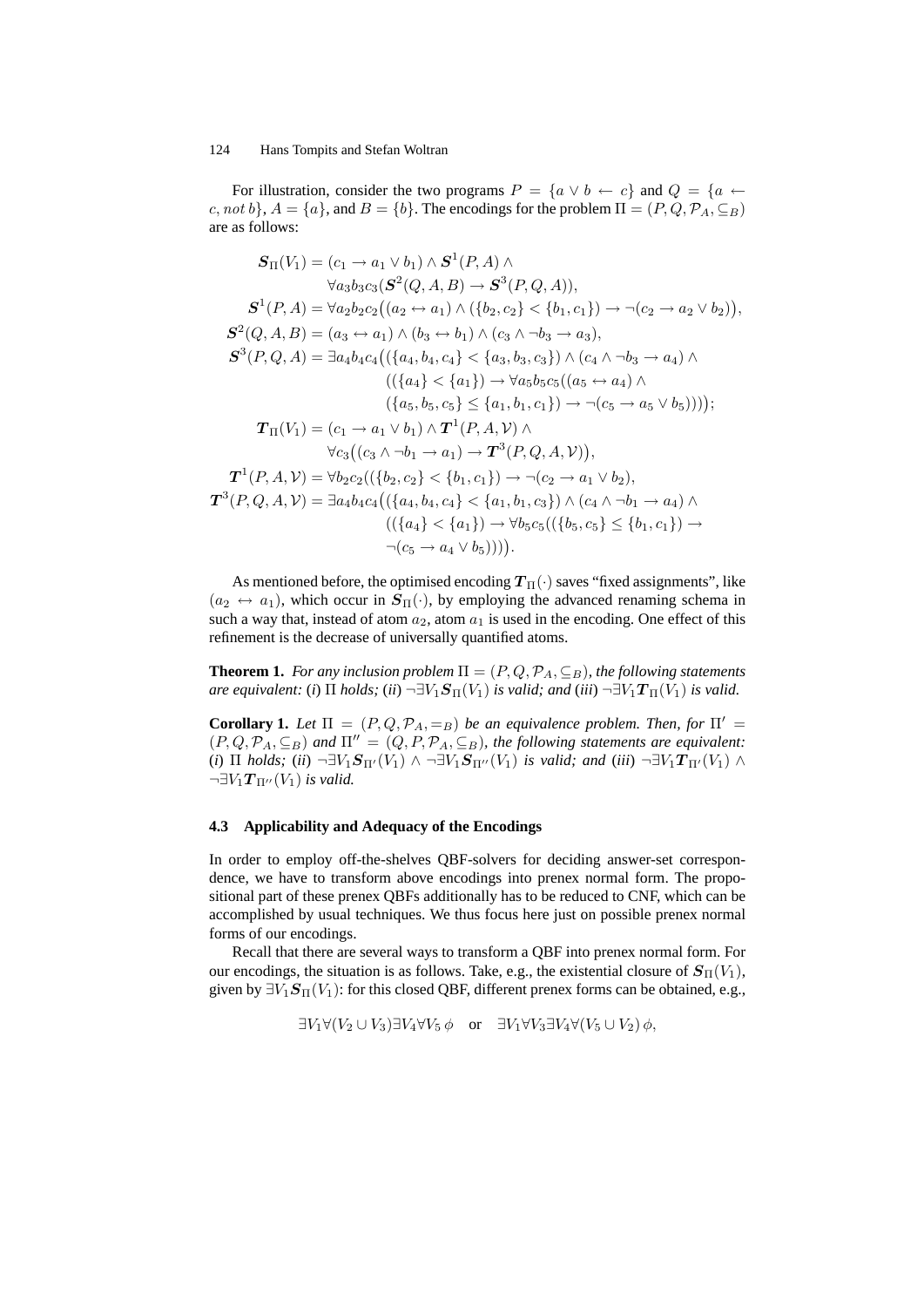where  $\phi$  represents the so-called *propositional skeleton* of the QBF  $S_{\Pi}(V_1)$  (cf. [8]), which, roughly speaking, results from  $\mathbf{S}_{\Pi}(V_1)$  by deleting all quantifiers. For later purposes, we use in the following the second variant, and define  $S_{\Pi}^{\rho} := \exists V_1 \forall V_3 \exists V_4 \forall (\tilde{V}_5 \cup$  $(V_2)$   $\phi$ . Likewise, we use  $T_{\Pi}^{\mathsf{p}} := \exists V_1 \forall V_3^{A \cup B} \exists V_4 \forall (V_5^A \cup V_2^A) \psi$  as a prenex form for  $\exists V_1 \mathcal{T}_{\Pi}(V_1)$ , where  $\psi$  is the propositional skeleton of  $\mathcal{T}_{\Pi}(V_1)$ .

**Theorem 2.** *For any inclusion problem*  $\Pi = (P, Q, \mathcal{P}_A, \subseteq_B)$ *, the following statements are equivalent:* (*i*) Π *holds;* (*ii*) ¬S p <sup>Π</sup> *is valid;* (*iii*) ¬T p <sup>Π</sup> *is valid.*

These prenex forms also give evidence that our encodings are *adequate* in a certain theoretical sense: Following [3], given decision problems  $D \subseteq \mathcal{L}$  and  $\mathcal{D}' \subseteq \mathcal{L}'$  in languages L and L', respectively, we call an encoding  $f : L \to L'$  *adequate* iff, for each  $s \in \mathcal{L}$ , (i)  $s \in \mathcal{D}$  iff  $f(s) \in \mathcal{D}'$ , (ii)  $f(s)$  is constructible in polynomial time from s, and (iii) deciding whether  $f(s) \in \mathcal{D}'$  is not computationally harder than deciding whether  $s \in \mathcal{D}$ .

From Proposition 5, we get that the complementary problem of inclusion checking, i.e., checking whether, for given P, Q, A, B, the problem  $\Pi = (P, Q, \mathcal{P}_A, \subseteq_B)$  does not hold, is  $\Sigma_4^P$ -complete. Note that, for any such  $\Pi$ , (i)  $S_\Pi^{\mathsf{p}}$  is valid iff  $\Pi$  does not hold (by Theorem 2), (ii)  $S_{\Pi}^{\mathsf{p}}$  is always computable in polynomial time (indeed, in linear time) in the size of  $\Pi$  (as is easily verified from the definitions), and (iii)  $S_{\Pi}^{\rho}$  is a (4, ∃)-QBF. From Proposition 6, we know that determining the truth of  $S_{\Pi}^{\rho}$  is thus in the same complexity class (viz.  $\Sigma_4^P$ ) as the encoded problem. All these properties hold for  $T_{\Pi}^{\rm p}$ as well. Hence, both of our encodings are adequate.

## **5 Obtaining Counterexamples**

In this section, we provide a theoretical basis how to use our encodings to obtain counterexamples for an inclusion problem  $(P, Q, \mathcal{P}_A, \subseteq_B)$ . To this end, we use the concept of *policies* for prenex QBFs, along the lines of Coste-Marquis *et al*. [4].

**Definition 6.** *The set*  $P(k, \mathbf{Q}, X_k, \ldots, X_1)$  *of* policies *for a*  $(k, \mathbf{Q})$ *-QBF of the form*  $Q_kX_k...Q_1X_1\phi$  *is inductively defined as follows:* 

*1.*  $P(0, \mathbf{Q}) = \{\lambda\},\$ 

2.  $P(k, \exists, X_k, \ldots, X_1) = \{(I, \pi) | I \subseteq X_k, \pi \in P(k-1, \forall, X_{k-1}, \ldots, X_1)\}$ *, and* 3.  $P(k, \forall, X_k, \dots, X_1) = {\pi \mid \pi : 2^{X_k} \rightarrow P(k-1, \exists, X_{k-1}, \dots, X_1)},$ 

*where*  $\lambda$  *represents the empty policy.* 

Note that policies for  $(k, \exists)$ -QBFs are pairs  $(I, \pi)$ , where I is an interpretation over atoms from the outermost group of quantifiers and  $\pi$  is a policy itself, whereas policies for  $(k, \forall)$ -QBFs are functions assigning to each interpretation over atoms of the outermost group of quantifiers a policy.

**Definition 7.** *A*  $(k, Q)$ *-QBF*  $\Phi = Q_k X_k ... Q_1 X_1 \phi$  *is* satisfied *by a policy*  $\pi$  (*for*  $\Phi$ ) *iff one the following conditions applies* (*inductively*)*:*

*1.*  $k = 0$ ,  $\pi = \lambda$ , and  $\phi$  *is true.*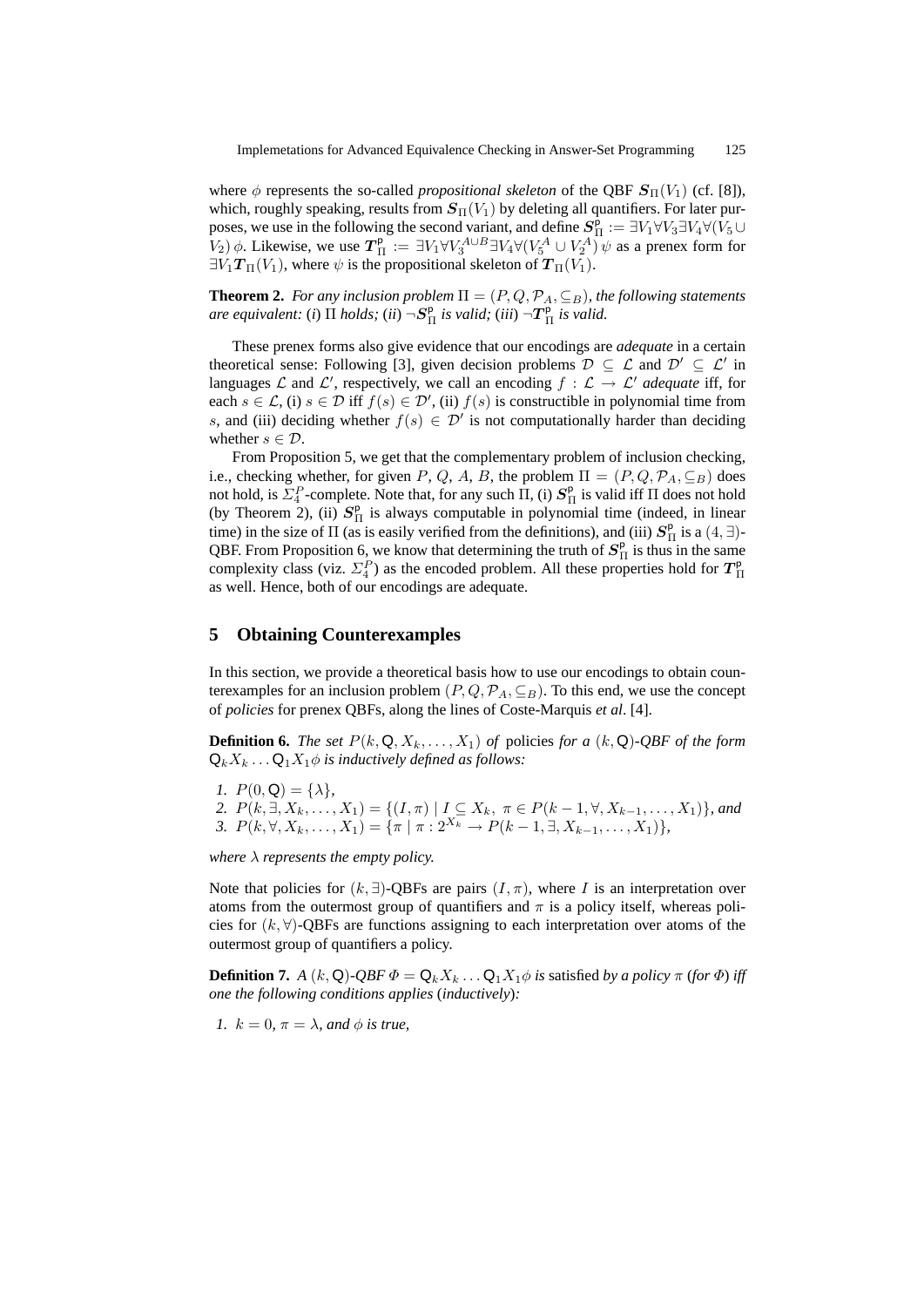\n- 2. 
$$
k > 0
$$
,  $\mathsf{Q} = \exists$ ,  $\pi = (I, \pi')$ , and  $\forall X_{k-1} \dots \mathsf{Q}_1 X_1 \phi[X_k/I]$  is satisfied by  $\pi'$ ,
\n- 3.  $k > 0$ ,  $\mathsf{Q} = \forall$ , and for any  $I \subseteq X_k$ ,  $\exists X_{k-1} \dots \mathsf{Q}_1 X_1 \phi[X_k/I]$  is satisfied by  $\pi(I)$ .
\n

*Denote by* SP(Φ) *the set of satisfying policies for a prenex QBF* Φ*.*

**Proposition 10.** *A prenex QBF*  $\Phi$  *is valid iff*  $SP(\Phi) \neq \emptyset$ *.* 

For illustration, consider  $\phi = (p \rightarrow q) \land (q \rightarrow p)$  and the following QBFs:<sup>2</sup>

$$
\Phi_1 = \exists pq \, \phi, \quad \Phi_2 = \forall pq \, \phi, \quad \Phi_3 = \exists p \, \forall q \, \phi, \quad \text{and} \quad \Phi_4 = \forall p \, \exists q \, \phi.
$$

The set of policies for  $\Phi_1$  is given by  $\{(I, \lambda) \mid I \subseteq \{p, q\}\}\)$ , i.e., the satisfying policies for  $\Phi_1$  are in a one-to-one correspondence to the models of  $\phi$ , and are given by  $(\emptyset, \lambda)$ and  $(\lbrace p, q \rbrace, \lambda)$ . For  $\Phi_2$ , the only policy is the function  $\pi$  assigning to each  $I \subseteq \lbrace p, q \rbrace$ the empty policy  $\lambda$ . Note that  $\pi$  is not satisfying  $\Phi_2$  since, for instance, with  $I = \{p\}$ , we get  $\pi(I) = \lambda$ , but  $\phi[\{p, q\}/I] = (\top \to \bot) \wedge (\bot \to \top)$  is not true. For  $\Phi_3$ , we get as policies  $\pi_1 = (\{p\}; \pi')$  and  $\pi_2 = (\emptyset; \pi')$ , where  $\pi'$  is defined as  $\pi'(\{q\}) = \pi'(\emptyset) = \lambda$ . It can be shown that neither  $\pi_1$  nor  $\pi_2$  satisfy  $\Phi_3$ , by similar arguments as for the case of  $\Phi_2$ . Finally,  $\Phi_4$  yields four policies, given as follows:

$$
\pi(p) = (q, \lambda), \quad \pi(\emptyset) = (q, \lambda); \qquad \pi'(p) = (q, \lambda), \quad \pi'(\emptyset) = (\emptyset, \lambda); \n\pi''(p) = (\emptyset, \lambda), \quad \pi''(\emptyset) = (q, \lambda); \qquad \pi'''(p) = (\emptyset, \lambda), \quad \pi'''(\emptyset) = (\emptyset, \lambda).
$$

One can verify that  $\pi'$  is the only satisfying policy for  $\Phi_4$ .

We now use the concept of policies to obtain the counterexamples from the satisfying policies of our encodings. Note that, in the definition below, we make use of our renaming schema as used in the encodings; e.g.,  $Z_3 = \{z_3 \mid z \in Z\}$ .

**Definition 8.** Let  $\Pi = (P, Q, \mathcal{P}_A, \subseteq_B)$  be an inclusion problem,  $S_{\Pi}^{\rho}$  and  $T_{\Pi}^{\rho}$  as in *Subsection 4.3, and*  $\Omega \in \{S, T\}$ *. Then,* 

$$
\sigma(\Omega, \Pi) := \{ (Y, \Sigma_{\Omega, Y, \pi}) \mid (Y_1, \pi) \in SP(\Omega^{\mathsf{p}}_{\Pi}) \},
$$

*where*

$$
\Sigma_{\mathcal{S},Y,\pi} := \{ (X,Z), (Z,Z) \mid Z =_{A\cup B} Y, (Z,Z) \in SE^A(Q),
$$
  
\n
$$
\pi(Z_3) = (X_4, \pi'), \text{ for some } \pi' \} \text{ and}
$$
  
\n
$$
\Sigma_{\mathbf{T},Y,\pi} := \{ (X,Y+Z), (Y+Z,Y+Z) \mid (Y+Z,Y+Z) \in SE^A(Q),
$$
  
\n
$$
\pi(Z_3) = (X_4, \pi'), \text{ for some } \pi' \},
$$

*and*  $Y \dot{+} Z$  *stands for*  $Y|_{A \cup B} \cup Z$ *.* 

These two projections,  $\sigma(\mathbf{S}, \cdot)$  and  $\sigma(\mathbf{T}, \cdot)$ , on the satisfying policies for our two encodings are actually identical. Hence, our final two results in this section apply to both encodings.

**Theorem 3.** *Let*  $\Pi = (P, Q, \mathcal{P}_A, \subseteq_B)$  *be an inclusion problem and*  $\Omega \in \{S, T\}$ *. Then, each*  $(Y, \Sigma) \in \sigma(\Omega, \Pi)$  *is a spoiler for*  $\Pi$ *.* 

<sup>&</sup>lt;sup>2</sup> In what follows, we sometimes omit brackets "{" and "}" for ease of notation.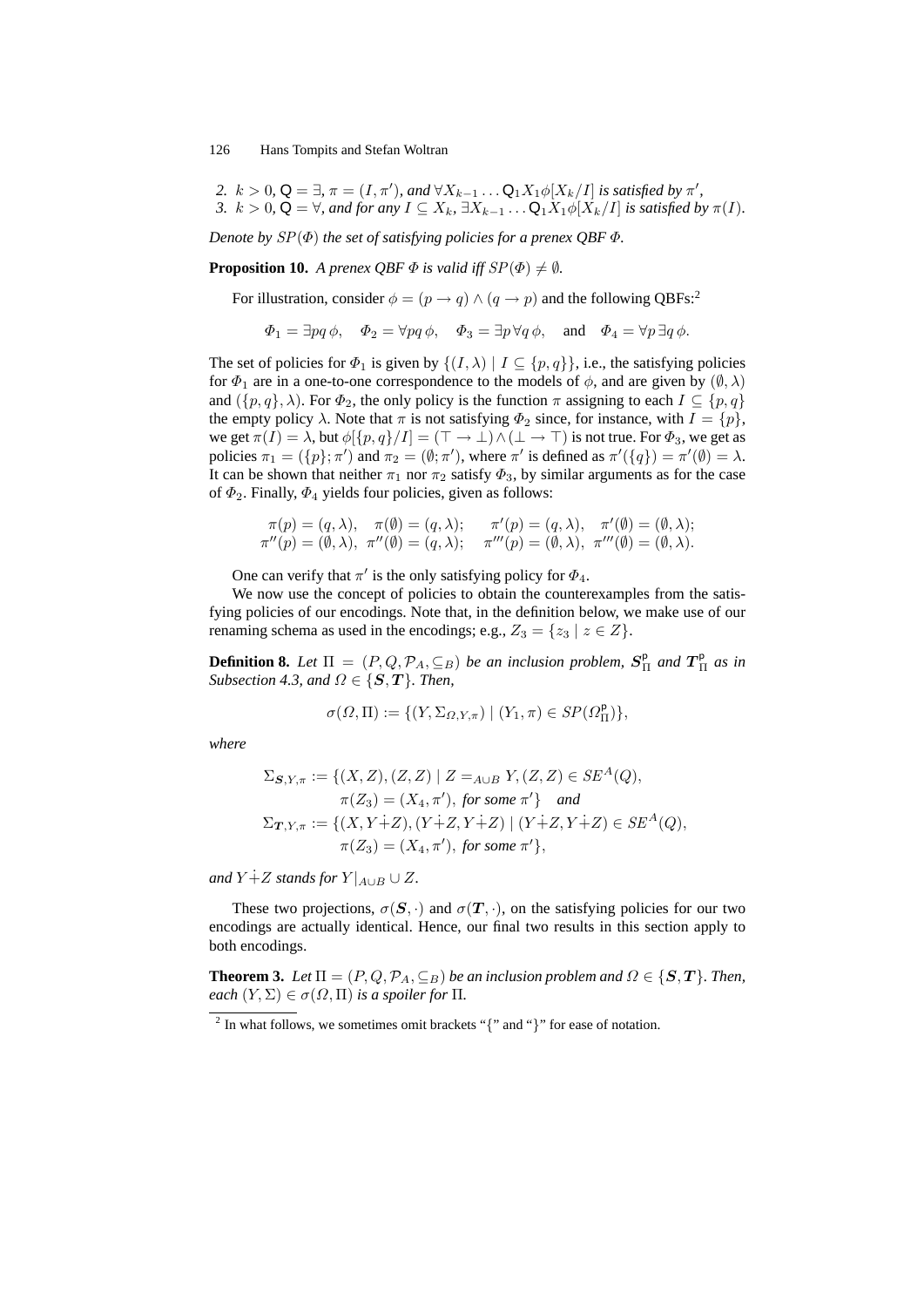In view of the construction of Proposition 2, we can thus construct counterexamples directly from the satisfying policies of our encodings.

**Corollary 2.** Let  $\Pi = (P, Q, \mathcal{P}_A, \subseteq_B)$  be an inclusion problem and  $\Omega \in \{S, T\}$ . *Then, each*  $(Y, \Sigma) \in \sigma(\Omega, \Pi)$  *induces a counterexample*  $(Y, P_{\Sigma, A})$  *for*  $\Pi$ *.* 

From Proposition 10 and Theorem 2, in turn, we obtain that in case no satisfying policy for our encodings exists, the considered inclusion problem holds, and therefore does not possess any counterexample.

### **6 Special Cases**

Finally, we analyse our encodings in the light of special instantiations of correspondence problems and give pointers to related work.

In what follows, for every equivalence problem  $\Pi = (P, Q, \mathcal{P}_A, =_B)$ , let  $\Pi' =$  $(P,Q,\mathcal{P}_A,\subseteq_B)$  and  $\Pi''=(Q,P,\mathcal{P}_A,\subseteq_B)$  be the associated inclusion problems (see also Corollary 1).

In case of *strong equivalence* [20], i.e., for problems of form  $\Pi = (P, Q, P_A, =_A)$ with  $A = U$ , the encodings  $T_{\Pi'}(V_1)$  and  $T_{\Pi''}(V_1)$ , as defined in Definition 5, can be drastically simplified since  $V_2^A = V_3^A = V_5^A = \emptyset$ . In particular,  $T_{\Pi'}(V_1)$  is equivalent to

$$
P_{1,1} \wedge (Q_{1,1} \to \exists V_4((V_4 < V_1) \wedge Q_{4,1} \wedge \neg P_{4,1})).
$$

Note that the composed encoding for deciding strong equivalence, i.e., the closed QBF  $\neg \exists V_1 T_{\Pi'}(V_1) \land \neg \exists V_1 T_{\Pi''}(V_1)$ , amounts to a propositional unsatisfiability test, witnessing the coNP-completeness complexity for checking strong equivalence [24]. One can show that the reductions due to Pearce *et al*. [24] and Lin [21] for testing strong equivalence in terms of propositional logic are simple variants thereof.

For strong equivalence *relative* to a set A of atoms [28], i.e., for Π being of form  $(P, Q, \mathcal{P}_A, =_B)$  with  $B = \mathcal{U}$  but with arbitrary A, our encodings  $T_{\Pi'}(V_1)$  and  $T_{\Pi''}(V_1)$ can still be simplified since  $V_3^{A\cup B} = \emptyset$ . Indeed,  $T_{\Pi'}^{\rho}$  and  $T_{\Pi''}^{\rho}$  are then  $(2, \exists)$ -QBFs, reflecting the complexity of strong equivalence relative to A, which is on the second level of the polynomial hierarchy [28].

Next, we address the case of *bounded* relativised strong equivalence, as investigated by Eiter *et al.* [11]. This notion applies to problems of form  $\Pi = (P, Q, \mathcal{P}_A, =)$ , where the cardinality of  $(U \setminus A)$ , i.e., the number of atoms missing in A, is bounded by a constant. Hereby, the sets  $V_2^A$  and  $V_5^A$ , which build the only universal quantifiers in the encoding  $T_{\Pi'}(V_1)$  for relativised strong equivalence, are sets of a fixed size. Hence, we can eliminate these quantifiers according to the semantics and still get an adequate encoding for this particular notion of equivalence. Consequently, bounded relativised strong equivalence can be checked with a polynomial unsatisfiability test, once again reflecting the coNP-complexity of this problem [11].

Finally, we address the case of ordinary equivalence, i.e., considering problems of form  $\Pi = (P, Q, \mathcal{P}_A, =)$  with  $A = \emptyset$ , which is well known to be  $\Pi_2^P$ -complete [10]. Here, the encoding  $S_{\Pi'}(V_1)$  from Definition 4 can be simplified as follows:

$$
P_{1,1} \wedge \forall V_2 ((V_2 < V_1) \rightarrow \neg P_{2,1}) \wedge (Q_{1,1} \rightarrow \exists V_4 ((V_4 < V_1) \wedge Q_{4,1})).
$$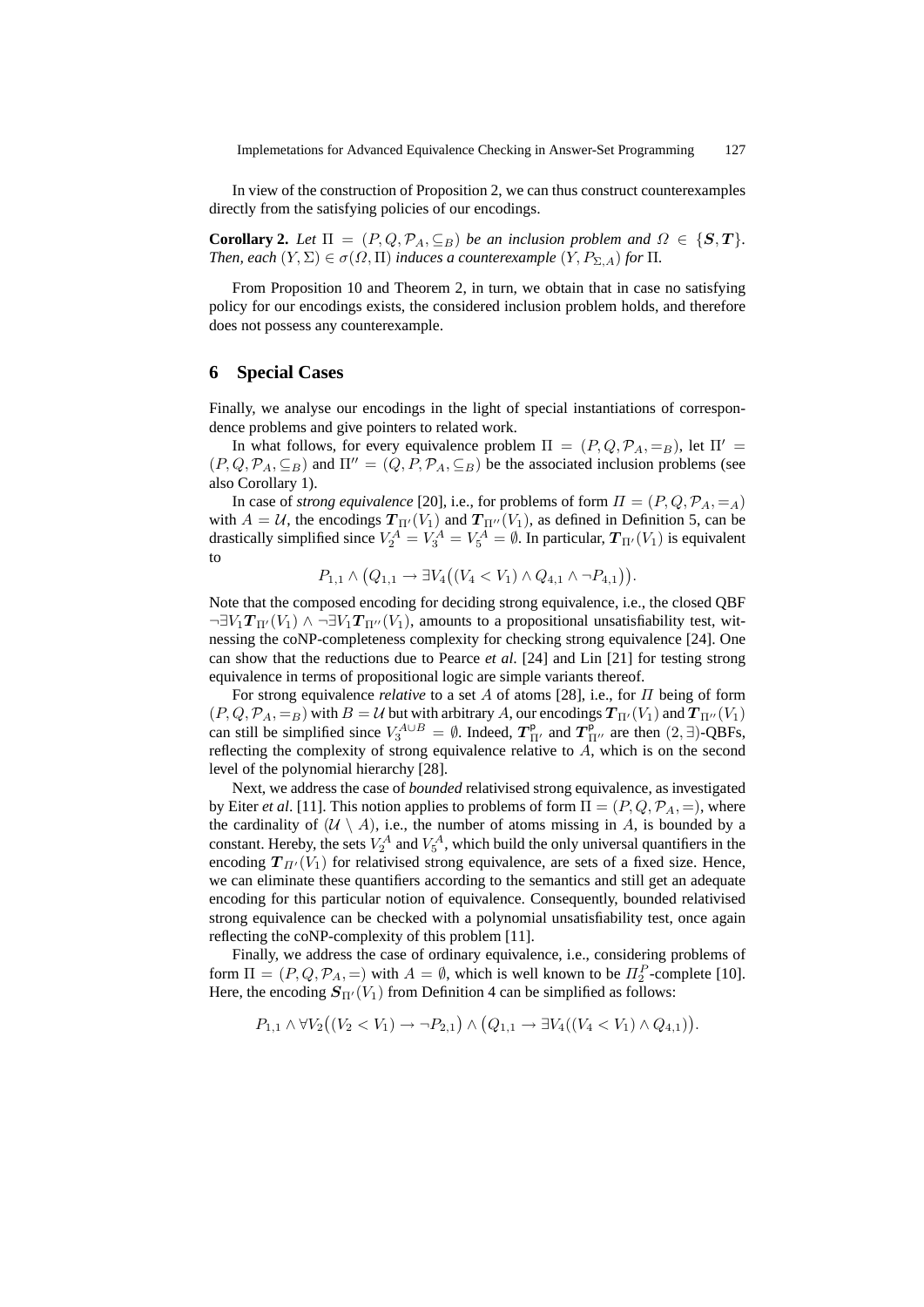One can observe that this encoding is related to encodings for computing stable models via QBFs, as discussed by Egly *et al*. [6] and Pearce *et al*. [24]. Indeed, taking the two main conjuncts from  $\mathbf{S}_{\Pi'}(V_1),\Phi=P_{1,1}\wedge \forall V_2\big((V_2< V_1)\to \neg P_{2,1}\big)$  and  $\Psi=Q_{1,1}\to \emptyset$  $\exists V_4((V_4 \lt V_1) \wedge Q_{4,1}))$ , we get, for any assignment  $Y_1 \subseteq V_1, Y_1 \models \Phi$  iff Y is an answer set of P, and  $Y_1 \models \Psi$  iff Y is not an answer set of Q. Note that once more the encodings reflect the inherent complexity of the reduced equivalence checking task, viz. the  $\Pi_2^P$ -completeness for ordinary equivalence in this case.

# **7 Conclusion**

In this paper, we discussed a novel decision procedure for advanced program comparison in answer-set programming (ASP) via encodings into quantified propositional logic. This approach was motivated by the high computational complexity we have to face for this task, making a direct realisation via ASP hard to accomplish. Furthermore, we showed how to obtain counterexamples from policies, which satisfy these encodings, and discussed special instances of the considered correspondence problems. Since currently practicably efficient solvers for quantified propositional logic are available, they can be used as back-end inference engines to compute the correspondence problems under consideration using the proposed encodings. Moreover, since these correspondence problems are one of the few natural problems lying above the second level of the polynomial hierarchy, yet still part of the polynomial hierarchy, we believe that our encodings also provide valuable benchmarks for evaluating QBF-solvers, for which there is actually a lack of structured problems with more than one quantifier alternation (see [17, 16]).

# **References**

- 1. O. Arieli. Paraconsistent Preferential Reasoning by Signed Quantified Boolean Formulae. In *Proc. ECAI'04*, pages 773–777. IOS Press, 2004.
- 2. O. Arieli and M. Denecker. Reducing Preferential Paraconsistent Reasoning to Classical Entailment. *Journal of Logic and Computation*, 13(4):557–580, 2003.
- 3. P. Besnard, T. Schaub, H. Tompits, and S. Woltran. Representing Paraconsistent Reasoning via Quantified Propositional Logic. In *Inconsistency Tolerance*, volume 3300 of *LNCS*, pages 84–118. Springer, 2005.
- 4. S. Coste-Marquis, H. Fargier, J. Lang, D. Le Berre, and P. Marquis. Function Problems for Quantified Boolean Formulas. Technical Report 2003-15-R, Institut de Recherche en Informatique de Toulouse (IRIT), 2003. Available under http://www.cril. univ-artois.fr/asqbf/pub/files/qbfeng7.pdf.
- 5. J. Delgrande, T. Schaub, H. Tompits, and S. Woltran. On Computing Solutions to Belief Change Scenarios. *Journal of Logic and Computation*, 14(6):801–826, 2004.
- 6. U. Egly, T. Eiter, H. Tompits, and S. Woltran. Solving Advanced Reasoning Tasks using Quantified Boolean Formulas. In *Proc. AAAI'00*, pages 417–422. AAAI Press/MIT Press, 2000.
- 7. U. Egly, R. Pichler, and S. Woltran. On Deciding Subsumption Problems. *Annals of Mathematics and Artificial Intelligence*, 43(1–4):255–294, 2005.